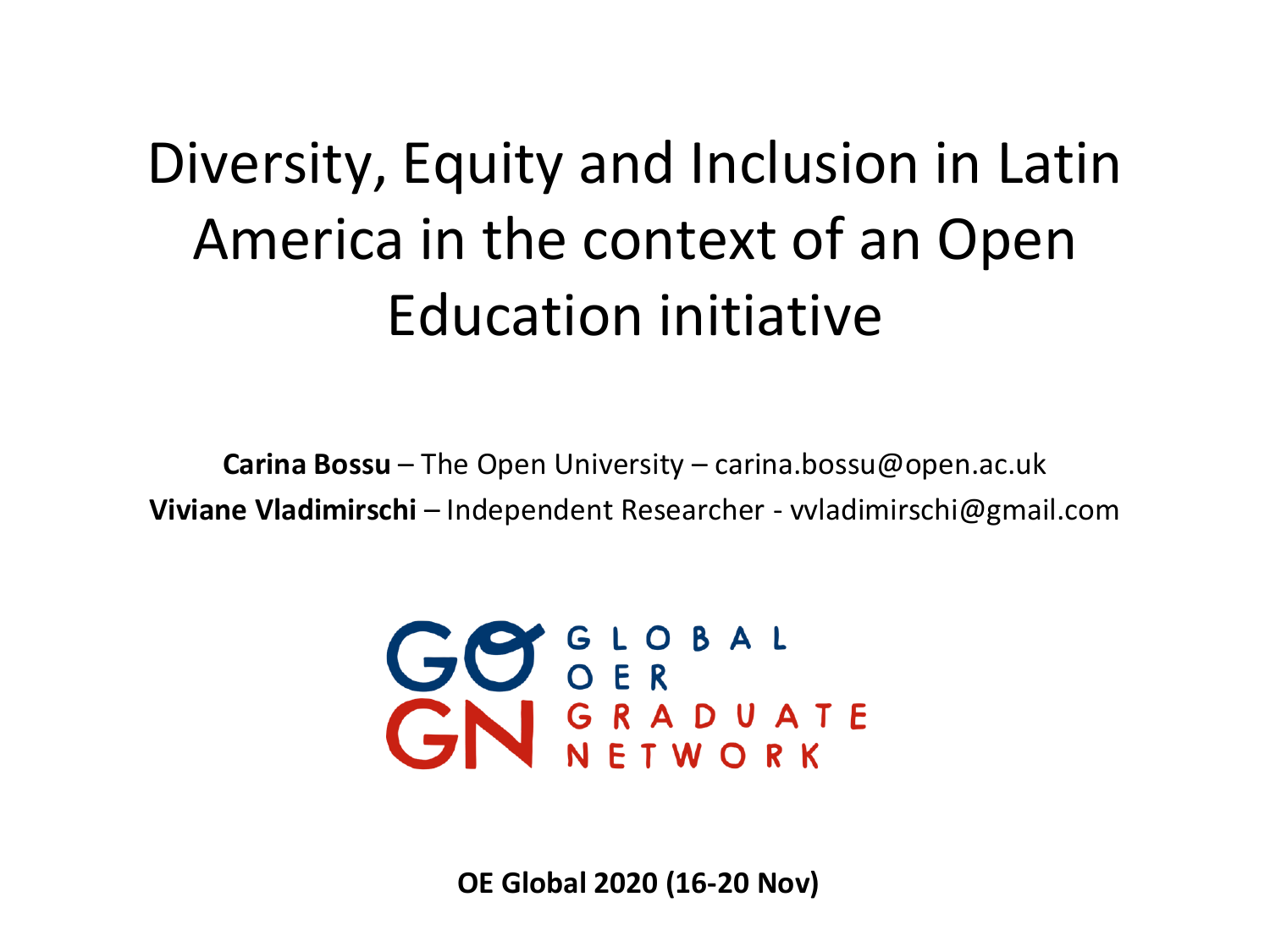

Except where otherwise noted, this work is licensed under

http://creativecommons.org/licenses/by/3.0/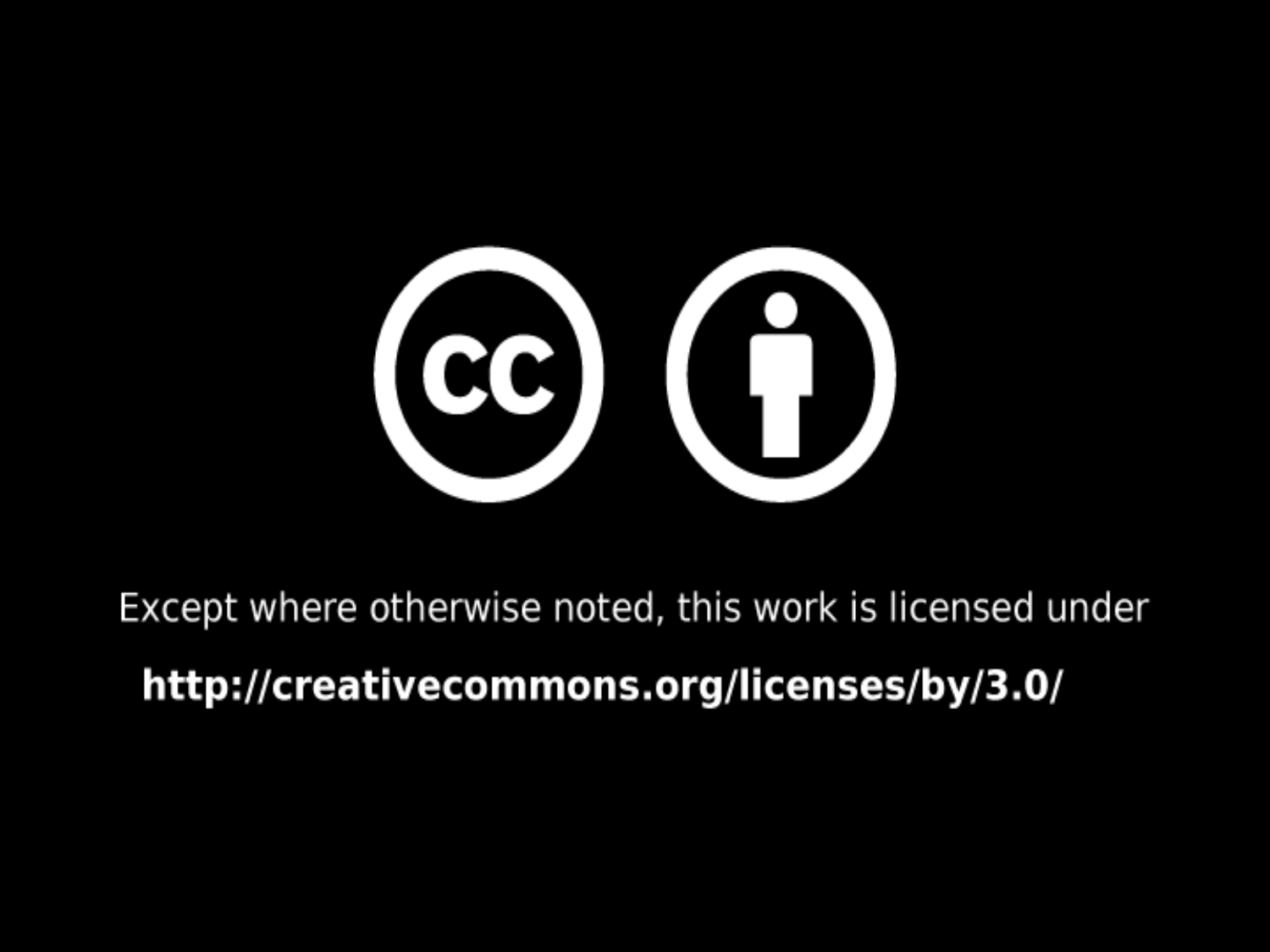# About this Presentation



Rationale of the project DEI Phase 1 and 2





Process and Methodology



Preliminary Findings





Recommendations **COLO** What is already in place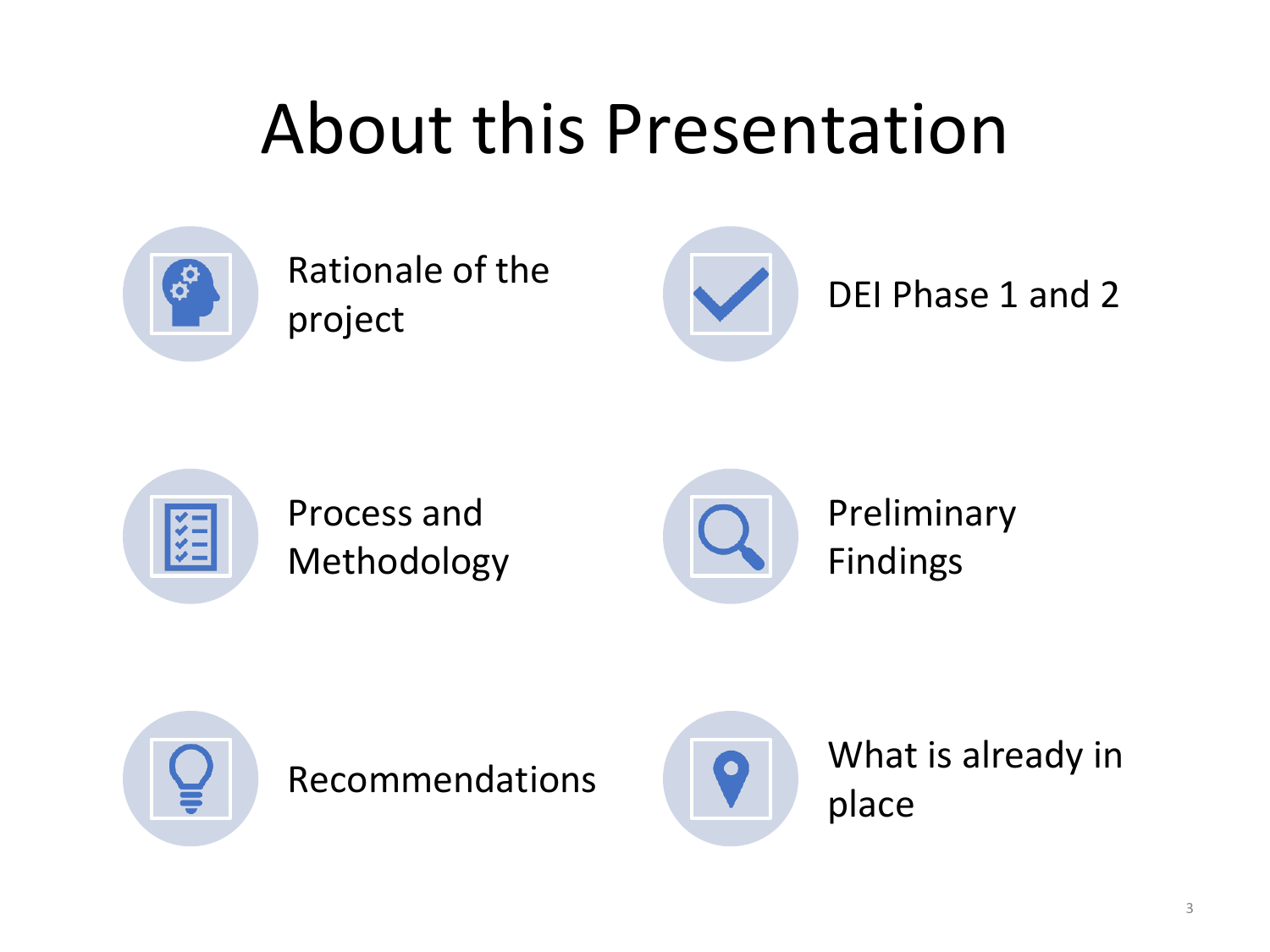# Overview of the Project

- A GO-GN project (The Global OER Graduate Network) and supported by the Hewlett Foundation
	- Phase 2 of the DEI project.
	- For GO-GN –as an open research community- to be more diverse, equitable & inclusive.
	- To incorporate perspectives & experiences of underrepresented communities.
	- Develop DEI Guidelines for the GO-GN.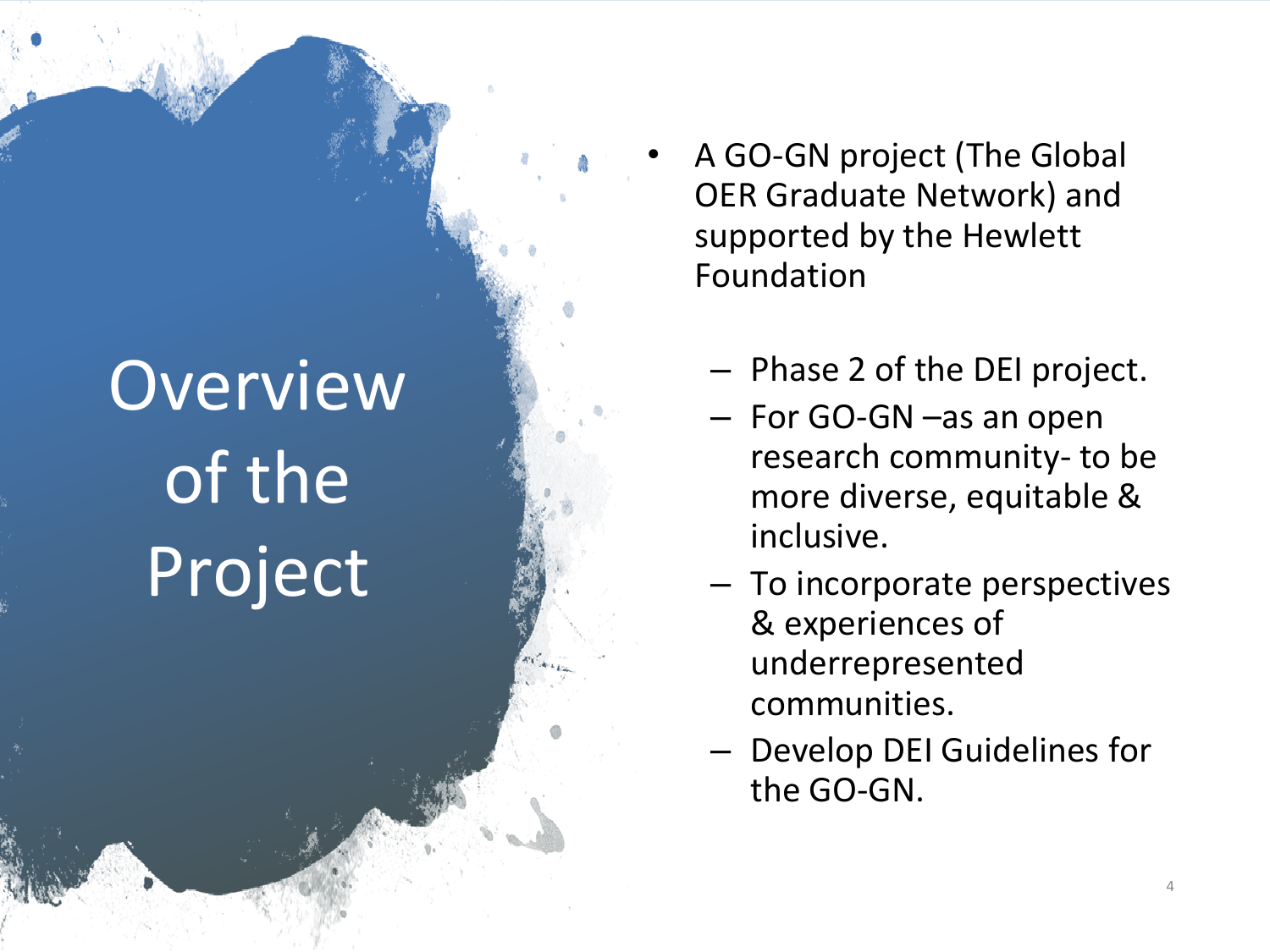

- Interviews: 12 key stakeholders (including GO-GN members) from Latin America.
- Categorisation (coding) and analysis of data undertaken using NVivo.
- 2 day-workshop with experts in OER (workshop informed by the interviews  $+$  further data gathering) – or alternative.
- Dissemination of results through presentations, blog post and publications.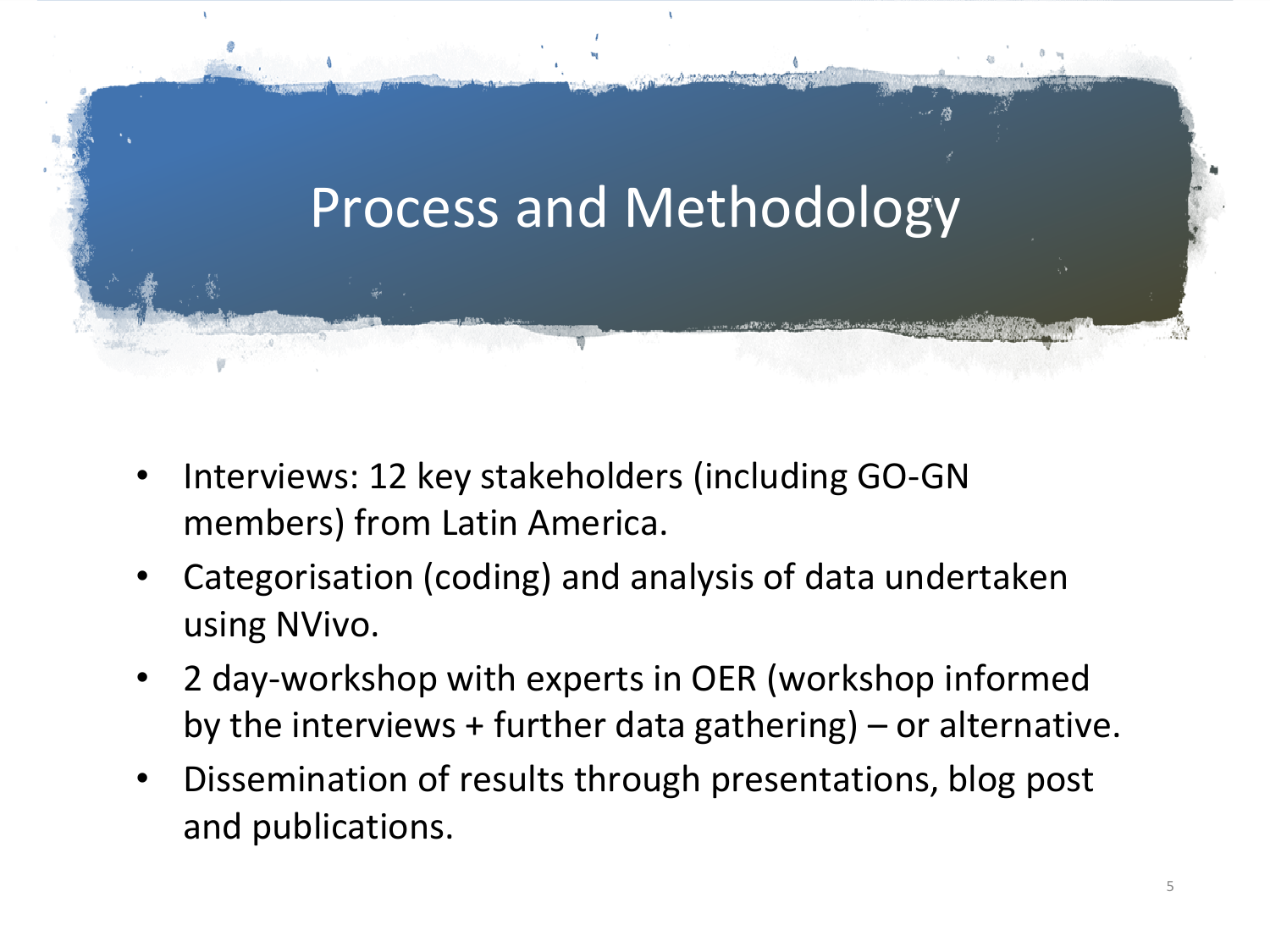# Defining DEI in Phase 1

#### Diversity:

- consider but should not be limited to culture, race, ability, reproductive status, health, criminal record, class and appearance.
- acknowledge the range of *contexts* underpinning diversity and the limitations of people's understanding of diversity in order to take appropriate actions

#### Inclusion

- Take into consideration other people's views and opinions
- What/who should be included (or excluded) and why
- Involve the marginalised and unheard voices

#### Equity

- Remove barriers to access (language, research practices)
- Equal opportunities
- Acknowledge that there are different needs, and that equity must be a continuing process.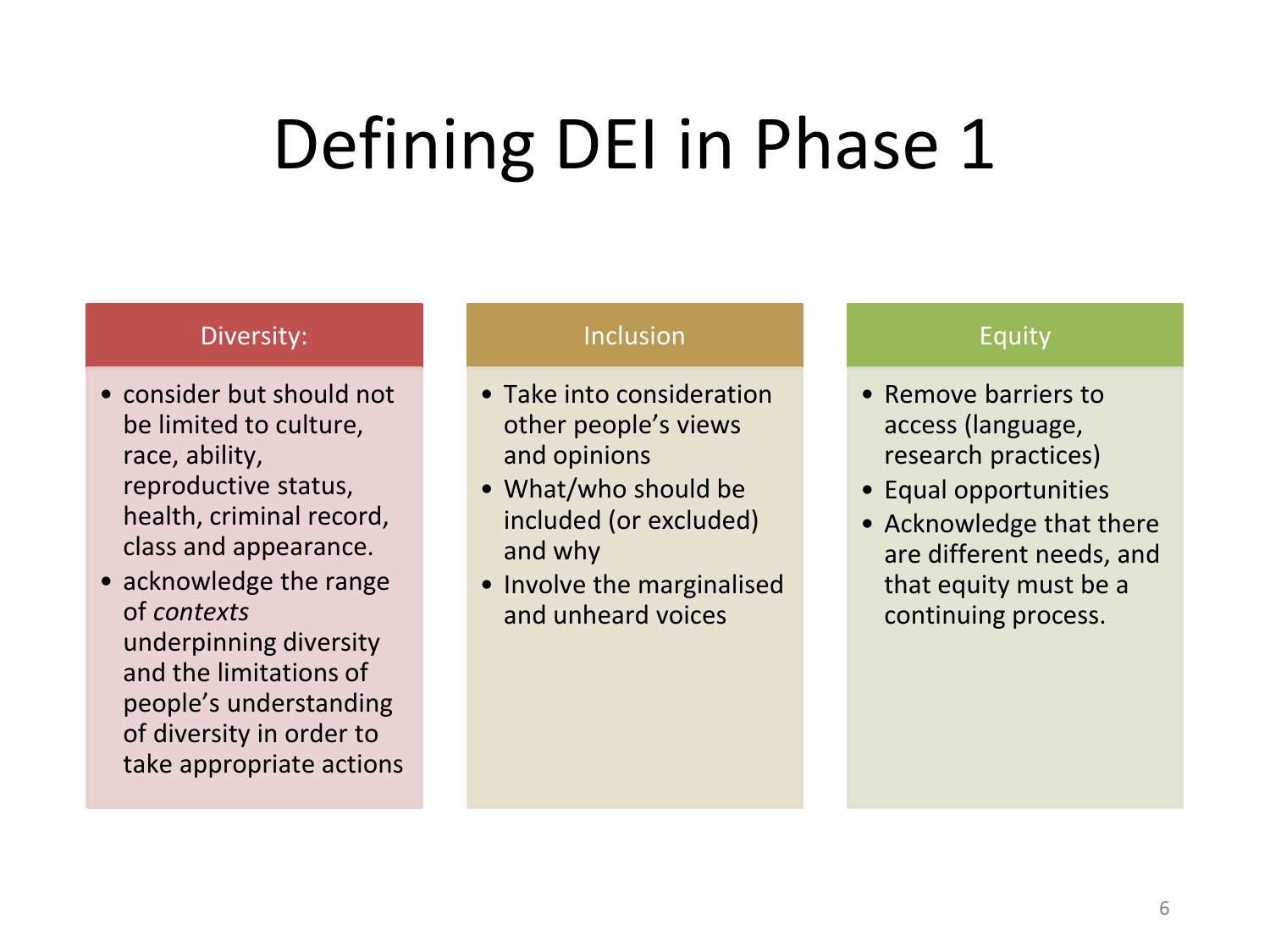# Defining DEI in Phase 2

### Diversity

- Multidisciplinary
- Varieties of experiences
- Language
- Representation

#### Inclusion

- Participation
- Integration
- Collaboration
- Feel valued

#### Equity

- Social justice
- Equal opportunities
- Capacity building and awareness raising
- Resources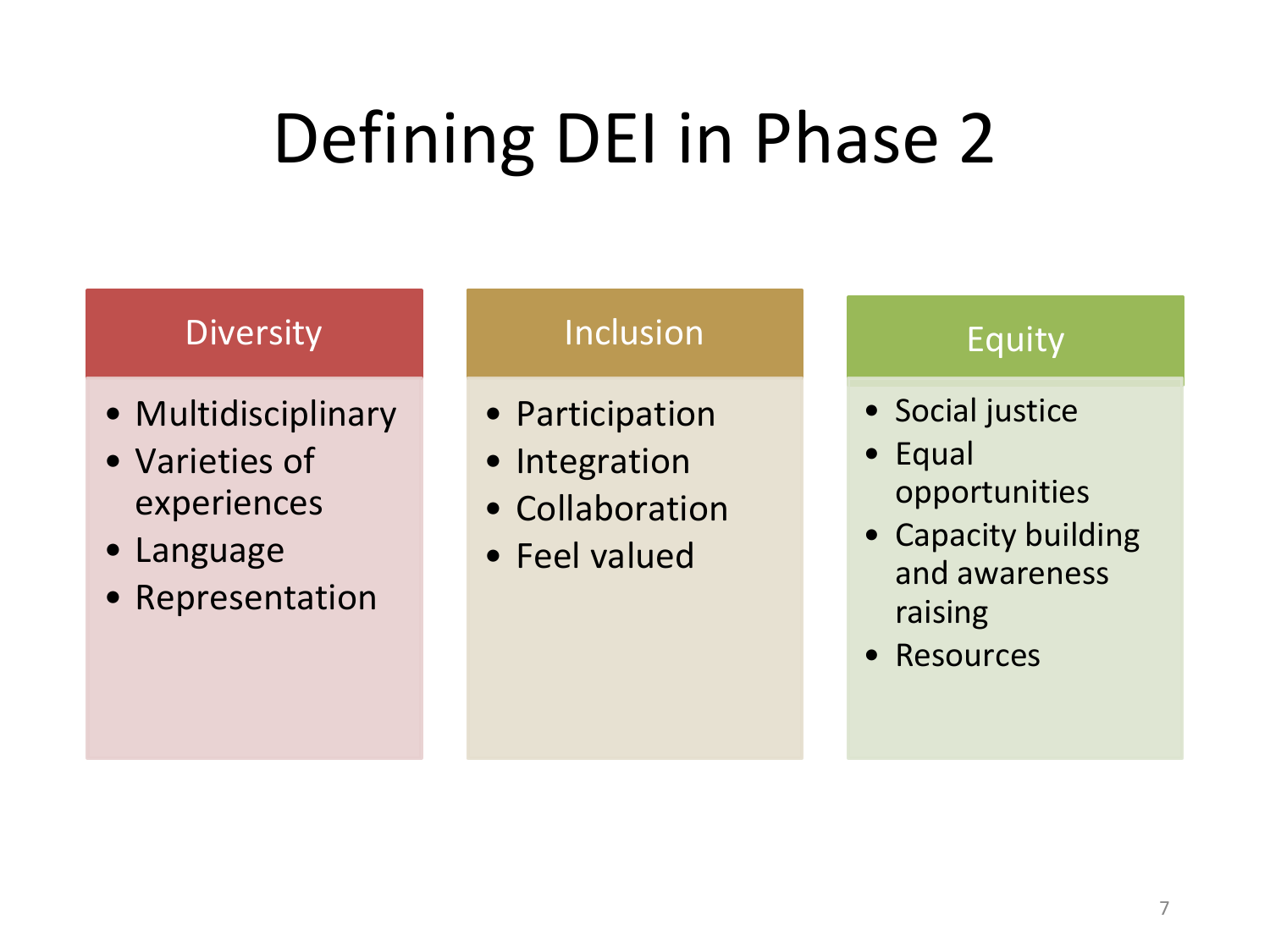# Defining DEI in Phase 2

*A diverse, equitable and inclusive community is one where the rights of each person are respected, opportunities for growth are equal for all but also adaptable to the needs and capabilities of the individual, that is the community understood that an essential part of society is aware that individuals have different characteristics and needs and opportunities for growth shall be accessible to all (D).* 

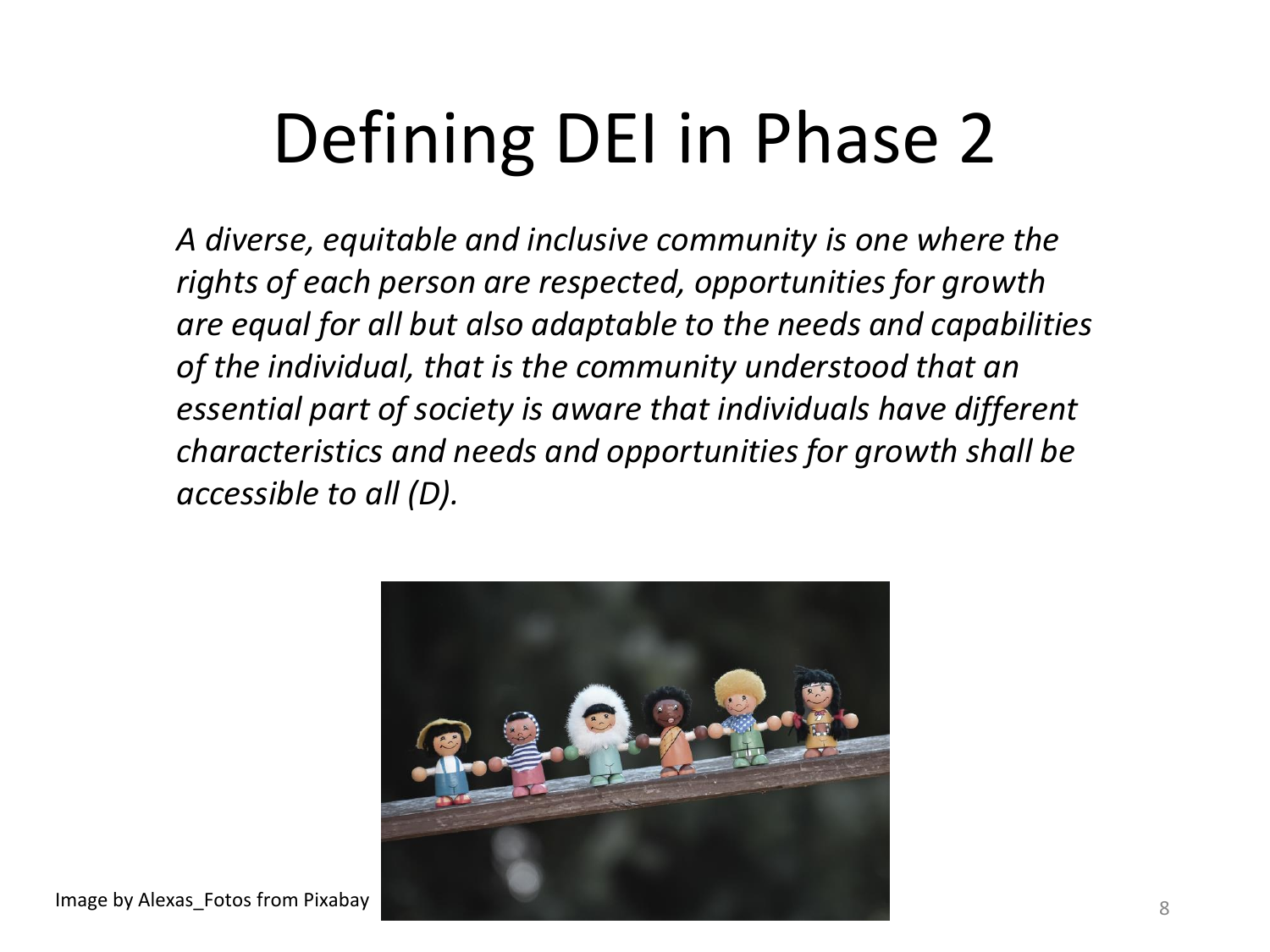

### Preliminary Findings

- Not all participants were aware of GO-GN.
- Lack of language diversity can be a barrier to expand the Open Education movement in Latin America. Resources predominately in English.
- Additional funding, infrastructure and capacity building are required to foster a DEI community in Open Education in Latin America.
- Latin America needs more researchers in Open Education to expand the movement in the region and to give voice to the Global South.
- Stakeholders suggested strategies and recommendations to develop effective ways of communicating open research activities in Latin America.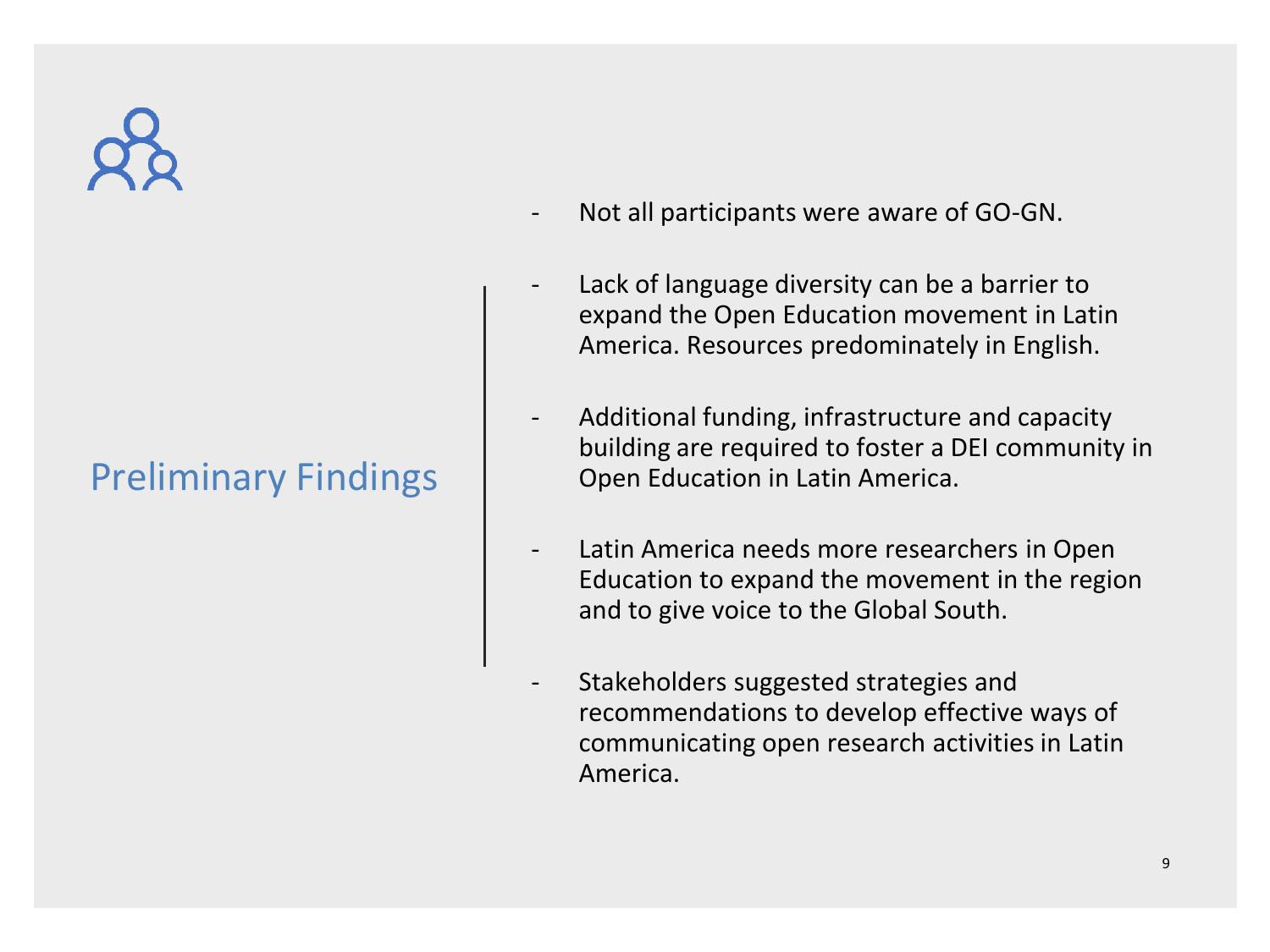### Recommendations

Key recommendations from Central and Latin American participants are:



To develop further partnerships with Latin American universities to enhance GO-GN visibility and reach.



Establish a clear objective, communication and identity for the Latin American community.



Development of conferences, workshop or seminars to build capacity in OE, including translation of content into Spanish and Portuguese.



To provide small research grants to disadvantaged students from the Global South.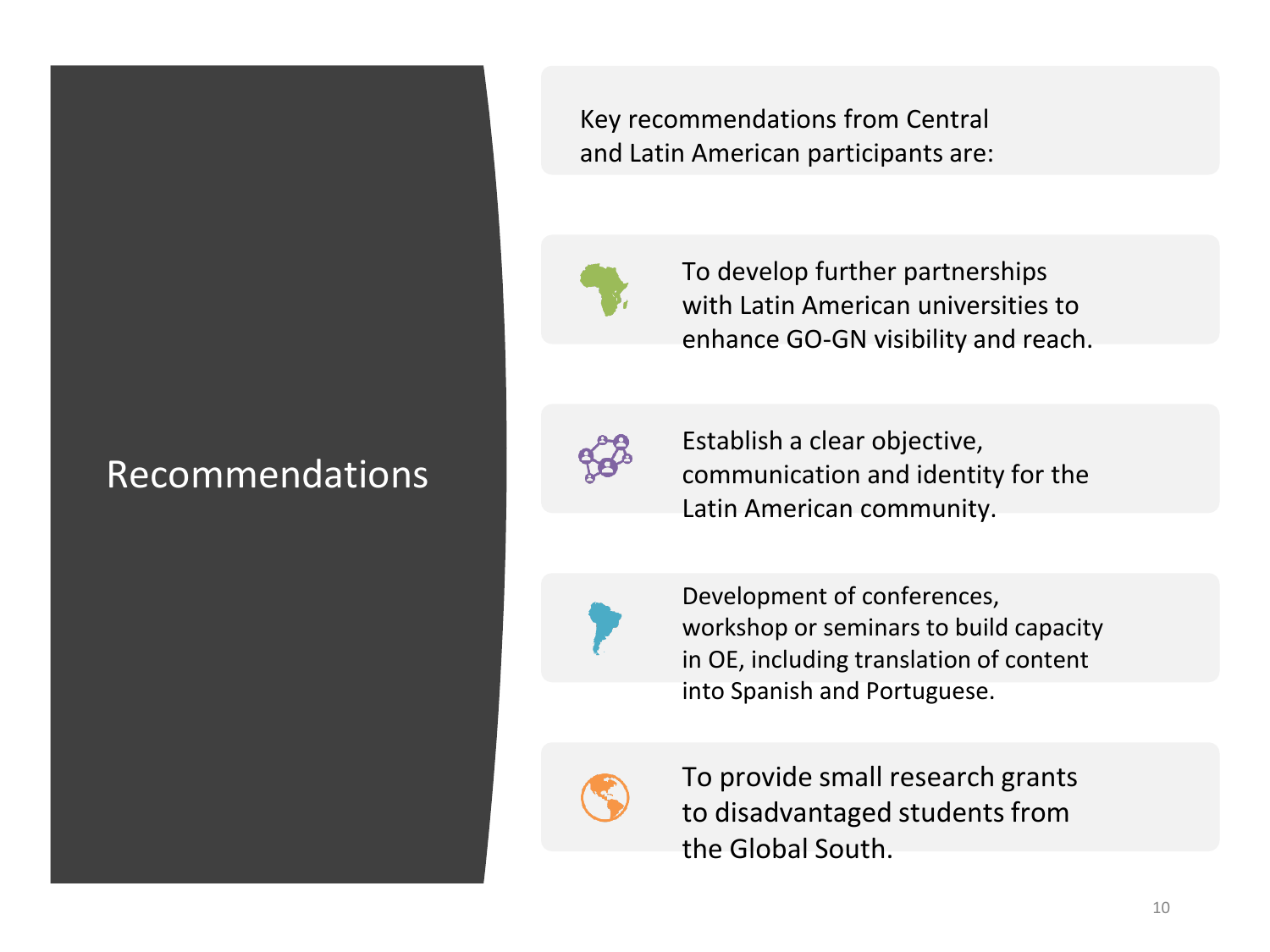- Inform members, that diversity, equity and inclusion guidelines are in operation.
- To create an environment in which individual unique experiences and contributions are recognized and valued.
- To create an open research community that promotes dignity and respect for everyone irrespective of race, sex, disability, religion, nationality or gender.
- To make available open research capacity building and development opportunities to disadvantage students from Global South.
- To regularly review all GO-GN open practices and procedures so that fairness, diversity, equity and inclusion upheld at all cost.

GO-GN is already committed to